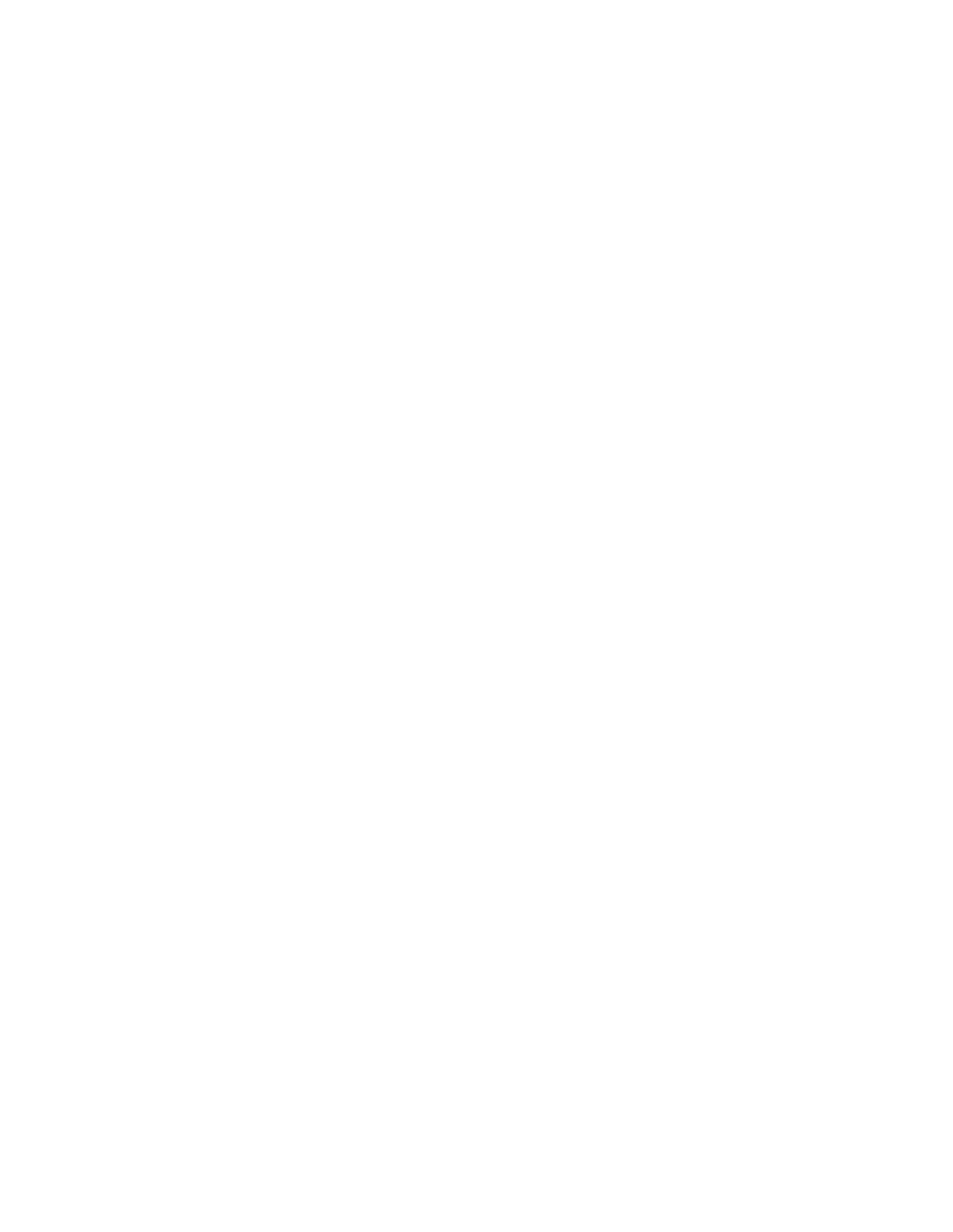

#### **STEP 1 Tell us about yourself.**

(We need one adult in the family to be the contact person for your application.)

| 1. First name                                                                            | Middle name | Last name              | Suffix                       |
|------------------------------------------------------------------------------------------|-------------|------------------------|------------------------------|
| 2. Home address (Leave blank if you don't have one.)                                     |             |                        | 3. Apartment or suite number |
| 4. City                                                                                  | 5. State    | 6. ZIP code            | 7. County                    |
| 8. Mailing address (if different from home address)                                      |             |                        | 9. Apartment or suite number |
| 10. City                                                                                 | 11. State   | 12. ZIP code           | 13. County                   |
| 14. Phone number                                                                         |             | 15. Other phone number |                              |
|                                                                                          |             |                        |                              |
| 16. Do you want to get information about this application by email? $\Box$ Yes $\Box$ No |             |                        |                              |
| Email address:                                                                           |             |                        |                              |
| 17. What is your preferred spoken or written language (if not English)?                  |             |                        |                              |

# **STEP 2 Tell us about your family.**

#### **Who do you need to include on this application?**

Tell us about all the family members who live with you. If you file taxes, we need to know about everyone on your tax return. (You don't need to file taxes to get health coverage).

#### **DO Include:**

- Yourself
- Your spouse
- Your children under 21 who live with you
- Married or unmarried parents (of a child under 21) living in the home
- Anyone you include on your tax return, even if they don't live with you
- • Anyone else under 21 who you take care of and lives with you

#### **You DON'T have to include:**

- Your unmarried partner if you don't have children together in the home
- • Your unmarried partner's children
- Your parents who live with you, but file their own tax return (if you're over 21)
- Other adult relatives who file their own tax return

The amount of assistance or type of program you qualify for depends on the number of people in your family and their incomes. This information helps us make sure everyone gets the best coverage they can.

**Complete Step 2 for each person in your family.** Start with yourself, then add other adults and children. If you have more than 2 people in your family, you'll need to include copies of the Additional Person single page supplement form and attach them. You don't need to provide immigration status or a Social Security Number (SSN) for family members who don't need health coverage. We'll keep all the information you provide private and secure as required by law. We'll use personal information only to check if you're eligible for health coverage.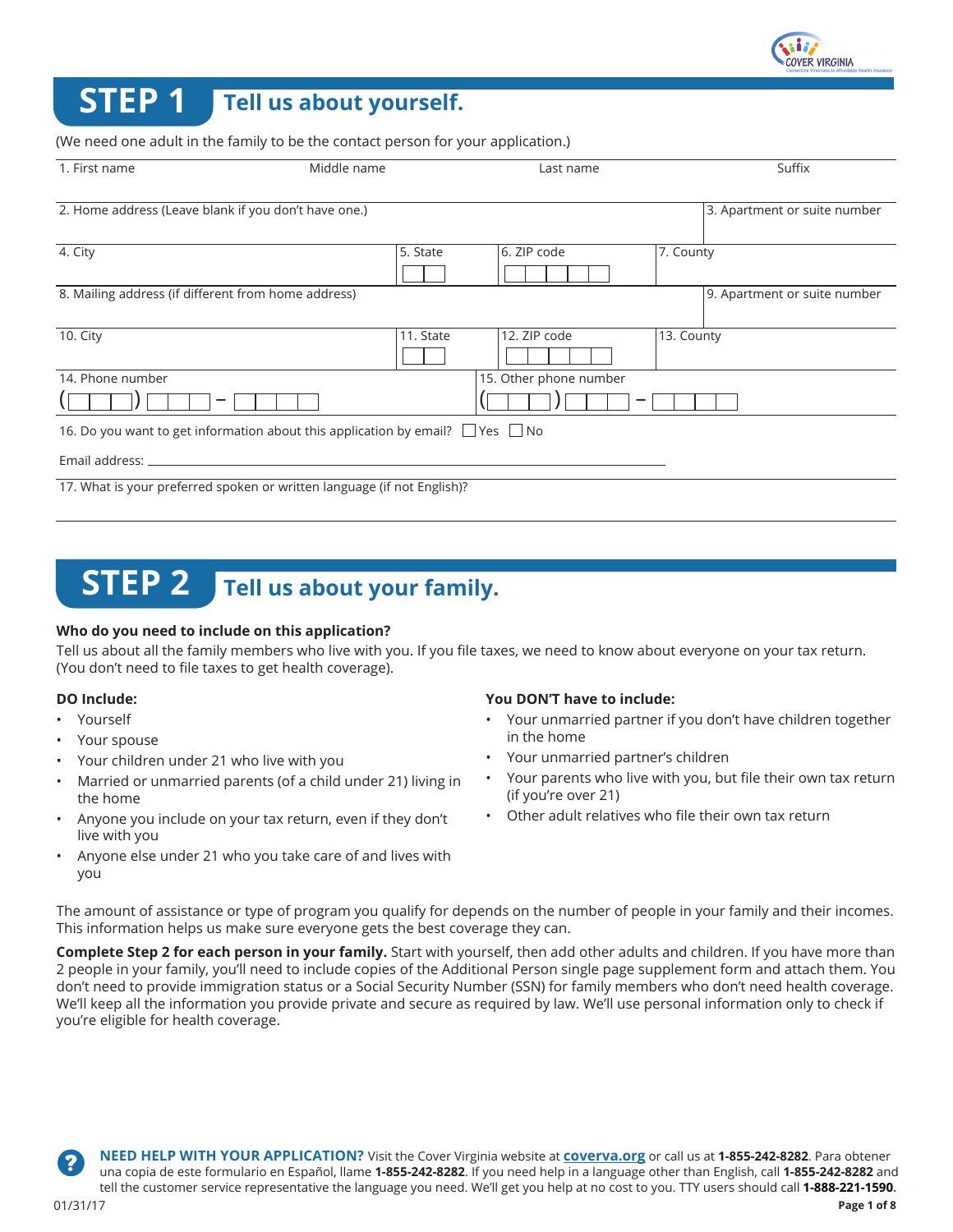## **STEP 2: PERSON 1 (Start with yourself)**

Complete Step 2 for yourself, your spouse and children who live with you and/or anyone on your same federal income tax return if you file one. Include both parents living in the home (for a child under 21). See page 1 for more information about who to include. If you don't file a tax return, remember to still add family members who live with you.

| 1. First name                                | Middle name                                                                                                                                                                           | Last name                                                                                                                                                                                                                            | Suffix                                                                                                                                                                                                                                                                                                                                                                                                                  |
|----------------------------------------------|---------------------------------------------------------------------------------------------------------------------------------------------------------------------------------------|--------------------------------------------------------------------------------------------------------------------------------------------------------------------------------------------------------------------------------------|-------------------------------------------------------------------------------------------------------------------------------------------------------------------------------------------------------------------------------------------------------------------------------------------------------------------------------------------------------------------------------------------------------------------------|
| 3. Date of birth (mm/dd/yyyy)                |                                                                                                                                                                                       | 4. Sex                                                                                                                                                                                                                               | 2. Relationship to you?                                                                                                                                                                                                                                                                                                                                                                                                 |
|                                              |                                                                                                                                                                                       | $\Box$ Female<br>l lMale                                                                                                                                                                                                             | <b>SELF</b>                                                                                                                                                                                                                                                                                                                                                                                                             |
| 5. Social Security number (SSN)              |                                                                                                                                                                                       | health coverage costs. For help getting an SSN, call 1-800-772-1213 or visit socialsecurity.gov. TTY users should call 1-800-325-0778.                                                                                               | We need this if you want health coverage and have an SSN. Even if you don't want health coverage for yourself, providing your SSN can be<br>helpful since it can speed up the application process. We use SSNs to check income and other information to see who's eligible for help with                                                                                                                                |
|                                              | 6. Do you plan to file a federal income tax return NEXT YEAR?<br>(You can still apply for health insurance even if you don't file a federal income tax return.)                       |                                                                                                                                                                                                                                      |                                                                                                                                                                                                                                                                                                                                                                                                                         |
| $\mathsf{L}$                                 | YES. If yes, please answer questions a-c.                                                                                                                                             | NO. If no, skip to question c.                                                                                                                                                                                                       |                                                                                                                                                                                                                                                                                                                                                                                                                         |
|                                              | a. Will you file jointly with a spouse? $\Box$ Yes $\Box$ No                                                                                                                          |                                                                                                                                                                                                                                      |                                                                                                                                                                                                                                                                                                                                                                                                                         |
|                                              |                                                                                                                                                                                       |                                                                                                                                                                                                                                      |                                                                                                                                                                                                                                                                                                                                                                                                                         |
|                                              | b. Will you claim any dependents on your tax return? $\Box$ Yes $\Box$ No                                                                                                             |                                                                                                                                                                                                                                      |                                                                                                                                                                                                                                                                                                                                                                                                                         |
|                                              |                                                                                                                                                                                       |                                                                                                                                                                                                                                      |                                                                                                                                                                                                                                                                                                                                                                                                                         |
|                                              | c. Will you be claimed as a dependent on someone's tax return? $\Box$ Yes $\Box$ No                                                                                                   |                                                                                                                                                                                                                                      |                                                                                                                                                                                                                                                                                                                                                                                                                         |
|                                              |                                                                                                                                                                                       | If yes, please list the name of the tax filer: <b>All and the contract of the set of the contract of the contract of the contract of the contract of the contract of the contract of the contract of the contract of the contrac</b> |                                                                                                                                                                                                                                                                                                                                                                                                                         |
|                                              |                                                                                                                                                                                       |                                                                                                                                                                                                                                      |                                                                                                                                                                                                                                                                                                                                                                                                                         |
|                                              |                                                                                                                                                                                       | 7. Are you pregnant? $\Box$ Yes $\Box$ No a. If yes, how many babies are expected during this pregnancy?                                                                                                                             | Expected due date:                                                                                                                                                                                                                                                                                                                                                                                                      |
| 8a.<br>coverage only)?                       | $\Box$ YES. If yes, answer all the questions below.<br>YES. If under 19 or over 64 and not eligible for full coverage,<br>do you wish to be evaluated for Plan First (family planning | <u>or</u><br>only) unless you check NO.<br>9. Do you have a physical, mental, or emotional health condition that causes limitations in activities (like bathing, dressing, daily                                                     | NO. If you are age 19 to 64 and are not eligible for full coverage,<br>you will be evaluated for Plan First (family planning coverage                                                                                                                                                                                                                                                                                   |
|                                              |                                                                                                                                                                                       | chores, etc) or live in a medical facility or nursing home? If Yes, please complete Appendix D.                                                                                                                                      | $\Box$ Yes $\Box$ No                                                                                                                                                                                                                                                                                                                                                                                                    |
|                                              | 10. Are you a U.S. citizen or U.S. national? □ Yes □ No                                                                                                                               |                                                                                                                                                                                                                                      |                                                                                                                                                                                                                                                                                                                                                                                                                         |
|                                              | 11. If you aren't a U.S. citizen or U.S. national, do you have eligible immigration status?<br>$\Box$ Yes. Fill in your document type and ID number below.                            |                                                                                                                                                                                                                                      |                                                                                                                                                                                                                                                                                                                                                                                                                         |
| a. Immigration document type                 |                                                                                                                                                                                       | b. Document ID number                                                                                                                                                                                                                |                                                                                                                                                                                                                                                                                                                                                                                                                         |
|                                              | c. Have you lived in the U.S. since 1996? $\Box$ Yes $\Box$ No                                                                                                                        |                                                                                                                                                                                                                                      | d. Are you, or your spouse or parent a veteran or an active-duty<br>member of the U.S. military? □ Yes □ No                                                                                                                                                                                                                                                                                                             |
|                                              |                                                                                                                                                                                       | 12. Do you live with at least one child under the age of 19, and are you the main person taking care of this child? $\Box$ Yes $\Box$ No                                                                                             |                                                                                                                                                                                                                                                                                                                                                                                                                         |
|                                              | 13. Are you incarcerated (detained or jailed)? □ Yes □ No<br>$\Box$ Check here if pending disposition of charges                                                                      | If Yes $\Box$ Federal<br>Expected release date                                                                                                                                                                                       | State (DOC or DJJ)<br>$\Box$ Local/Regional                                                                                                                                                                                                                                                                                                                                                                             |
|                                              |                                                                                                                                                                                       | 14. Are you a full-time student? □ Yes □ No   15. Were you in foster care at age 18 or older? □ Yes □ No <b>If yes</b> , in which state _                                                                                            |                                                                                                                                                                                                                                                                                                                                                                                                                         |
|                                              | 16. If Hispanic/Latino, ethnicity (OPTIONAL-check all that apply.)<br>$\Box$ Mexican $\Box$ Mexican American $\Box$ Chicano/a $\Box$ Puerto Rican $\Box$ Cuban $\Box$ Other $\Box$    |                                                                                                                                                                                                                                      |                                                                                                                                                                                                                                                                                                                                                                                                                         |
| 17. Race (OPTIONAL-check all that apply.)    |                                                                                                                                                                                       |                                                                                                                                                                                                                                      |                                                                                                                                                                                                                                                                                                                                                                                                                         |
| White<br><b>Black or African</b><br>American | American Indian or Alaska<br>Native<br>Asian Indian<br>Chinese                                                                                                                        | Filipino<br>Vietnamese<br>Other Asian<br>Japanese<br>Korean<br>Native Hawaiian                                                                                                                                                       | Guamanian or Chamorro<br>Samoan<br>Other Pacific Islander<br>Other                                                                                                                                                                                                                                                                                                                                                      |
| $\left[ 2\right]$                            |                                                                                                                                                                                       |                                                                                                                                                                                                                                      | NEED HELP WITH YOUR APPLICATION? Visit the Cover Virginia website at coverva.org or call us at 1-855-242-8282. Para obtener<br>una copia de este formulario en Español, llame 1-855-242-8282. If you need help in a language other than English, call 1-855-242-8282 and<br>tell the customer service representative the language you need. We'll get you help at no cost to you. TTY users should call 1-888-221-1590. |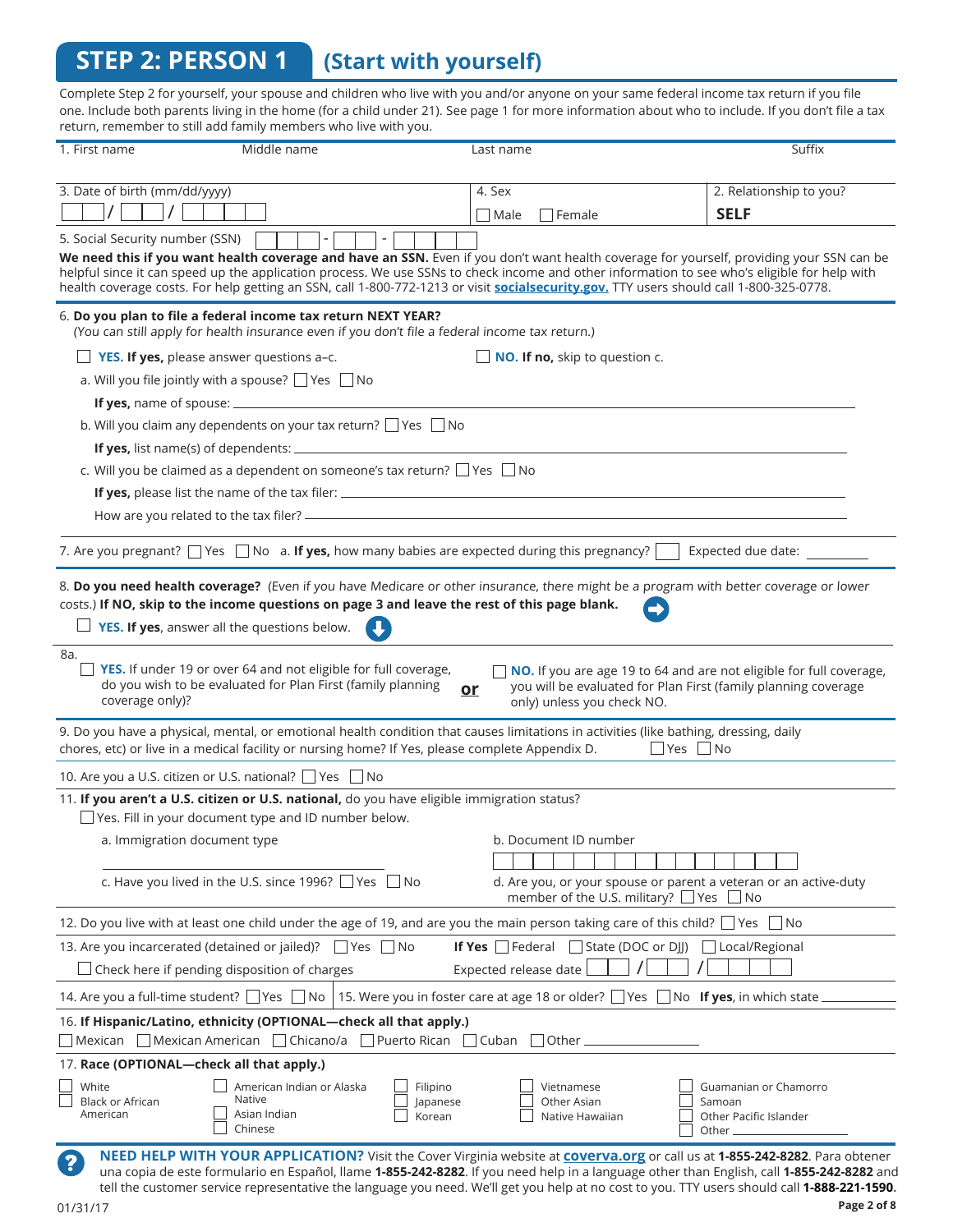### **Current Job & Income Information**

#### **Employed**

#### **Not employed**

Skip to question 28.

**Self-employed**  Skip to question 27.

If you're currently employed, tell us about your income. Start with question 18..

### **CURRENT JOB 1:**

| 18. Employer name                                                                                                                                                                                                                            | a. Employer address                                             |                                    |  |  |  |  |  |  |
|----------------------------------------------------------------------------------------------------------------------------------------------------------------------------------------------------------------------------------------------|-----------------------------------------------------------------|------------------------------------|--|--|--|--|--|--|
| b. City<br>c. State                                                                                                                                                                                                                          | d. Zip code                                                     | 19. Employer phone number          |  |  |  |  |  |  |
|                                                                                                                                                                                                                                              |                                                                 |                                    |  |  |  |  |  |  |
| 20. Wages/tips (before taxes) □ Hourly<br>□ Weekly                                                                                                                                                                                           | Every 2 weeks                                                   | 21. Average hours worked each WEEK |  |  |  |  |  |  |
| \$<br>$\Box$ Monthly<br>Twice a month<br>$\Box$ Yearly                                                                                                                                                                                       |                                                                 |                                    |  |  |  |  |  |  |
| <b>CURRENT JOB 2:</b> (If you have more jobs and need more space, attach another sheet of paper.)                                                                                                                                            |                                                                 |                                    |  |  |  |  |  |  |
| 22. Employer name                                                                                                                                                                                                                            | a. Employer Address                                             |                                    |  |  |  |  |  |  |
| b. City<br>c. State                                                                                                                                                                                                                          | d. Zip code                                                     | 23. Employer phone number          |  |  |  |  |  |  |
|                                                                                                                                                                                                                                              |                                                                 |                                    |  |  |  |  |  |  |
| 24. Wages/tips (before taxes) Hourly<br>$\Box$ Weekly                                                                                                                                                                                        | $\Box$ Every 2 weeks                                            | 25. Average hours worked each WEEK |  |  |  |  |  |  |
| \$<br>$\Box$ Twice a month<br>$\Box$ Monthly $\Box$ Yearly                                                                                                                                                                                   |                                                                 |                                    |  |  |  |  |  |  |
| 26. In the past year, did you: □ Change jobs □ Stop working □ Start working fewer hours □ None of these                                                                                                                                      |                                                                 |                                    |  |  |  |  |  |  |
| 27. If self-employed, answer the following questions:<br>a. Type of work                                                                                                                                                                     |                                                                 |                                    |  |  |  |  |  |  |
| b. How much net income (profits once business expenses are paid)                                                                                                                                                                             |                                                                 |                                    |  |  |  |  |  |  |
| \$<br>will you get from this self-employment this month?                                                                                                                                                                                     |                                                                 |                                    |  |  |  |  |  |  |
| 28. OTHER INCOME THIS MONTH: Check all that apply, and give the amount and how often you get it. Check here if none $\Box$<br>NOTE: You don't need to tell us about child support, veteran's payment, or Supplemental Security Income (SSI). |                                                                 |                                    |  |  |  |  |  |  |
| How often? __________<br>$\Box$ Unemployment<br>\$                                                                                                                                                                                           | Alimony received                                                | \$                                 |  |  |  |  |  |  |
| $\Box$ Pensions<br>\$<br>How often? ___________                                                                                                                                                                                              | $\Box$ Net farming/fishing                                      | How often? ___________<br>\$       |  |  |  |  |  |  |
| Social Security<br>\$<br>How often? $\_\_\_\_\_\_\_\_\_\_\_\_\_\_\_$                                                                                                                                                                         | $\Box$ Net rental/royalty                                       | How often? ___________<br>\$       |  |  |  |  |  |  |
| $\Box$ Retirement accounts<br>\$<br>How often? $\_\_$                                                                                                                                                                                        | $\Box$ Other income                                             | \$<br>How often? ____________      |  |  |  |  |  |  |
|                                                                                                                                                                                                                                              | Type                                                            |                                    |  |  |  |  |  |  |
| 29. Do you want help paying for medical bills from the last 3 months? □ Yes □ No If yes, provide monthly income for previous 3 months.<br>Month 1: $$$<br>Month 2: $$$<br>Month 3: $$$                                                       |                                                                 |                                    |  |  |  |  |  |  |
| 30. DEDUCTIONS: Check all that apply, and give the amount and how often you get it.                                                                                                                                                          |                                                                 |                                    |  |  |  |  |  |  |
| If you pay for certain things that can be deducted on a federal income tax return, telling us about them could make the cost of health coverage                                                                                              |                                                                 |                                    |  |  |  |  |  |  |
| a little lower.                                                                                                                                                                                                                              |                                                                 |                                    |  |  |  |  |  |  |
| NOTE: You shouldn't include a cost that you already considered in your answer to net self-employment (question 27b).<br>$\vert$<br>Alimony paid<br>\$<br>How often? _____________<br>$\exists$ Other deductions<br>How often? __             |                                                                 |                                    |  |  |  |  |  |  |
| $\Box$ Student loan interest \$<br>How often? _____________                                                                                                                                                                                  |                                                                 |                                    |  |  |  |  |  |  |
|                                                                                                                                                                                                                                              |                                                                 |                                    |  |  |  |  |  |  |
| 31. YEARLY INCOME: Complete only if your income changes from month to month.<br>If you don't expect changes to your monthly income, skip to the next person.                                                                                 |                                                                 |                                    |  |  |  |  |  |  |
| Your total income this year                                                                                                                                                                                                                  | Your total income next year (if you think it will be different) |                                    |  |  |  |  |  |  |
| \$<br>S                                                                                                                                                                                                                                      |                                                                 |                                    |  |  |  |  |  |  |
| THANKS This is all we need to know about you                                                                                                                                                                                                 |                                                                 |                                    |  |  |  |  |  |  |

### **THANKS! This is all we need to know about you.**

**NEED HELP WITH YOUR APPLICATION?** Visit the Cover Virginia website at **coverva.org** or call us at **1-855-242-8282**. Para obtener una copia de este formulario en Español, llame **1-855-242-8282**. If you need help in a language other than English, call **1-855-242-8282** and tell the customer service representative the language you need. We'll get you help at no cost to you. TTY users should call **1-888-221-1590.**

 $\overline{\mathbf{?}}$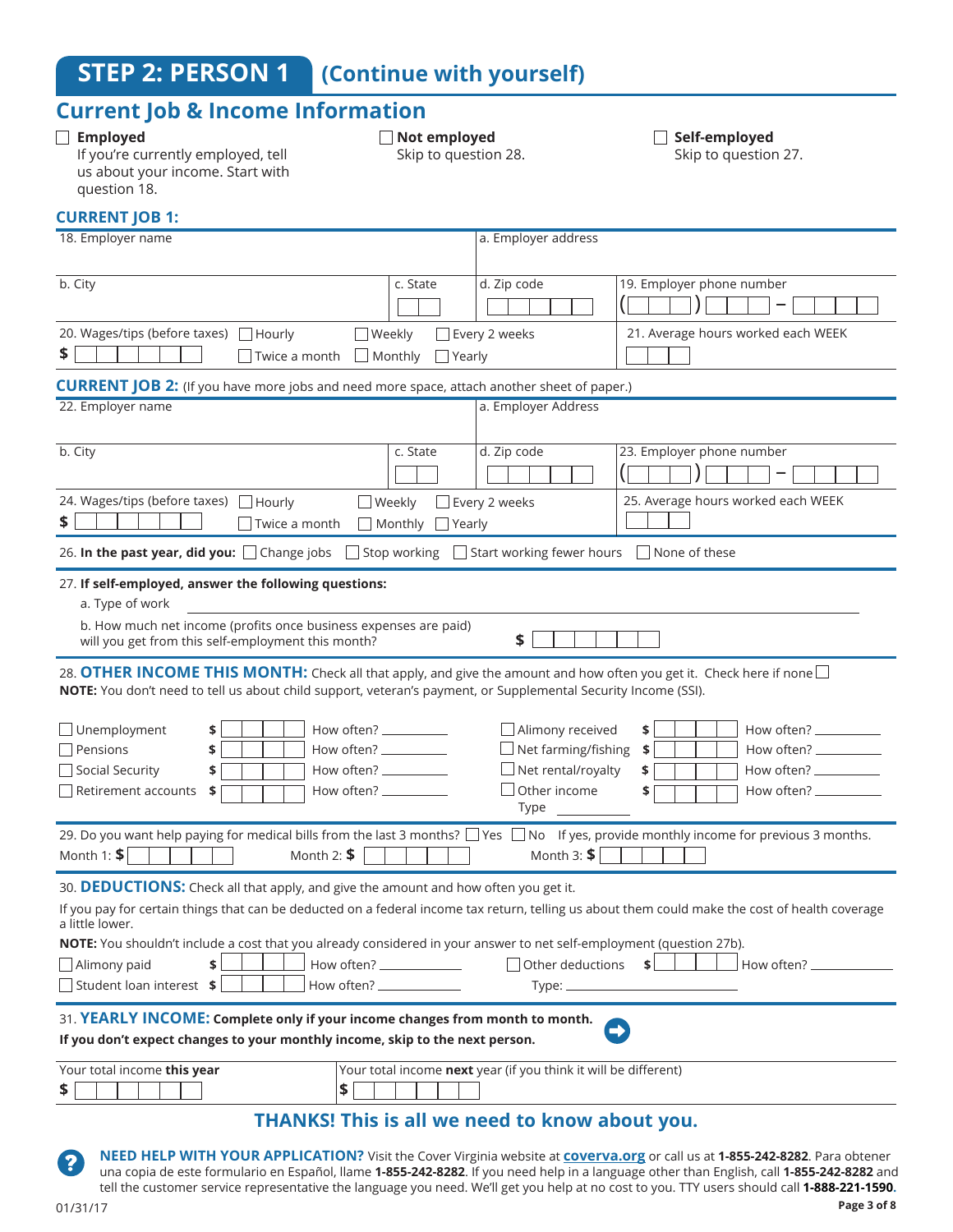## **STEP 2: PERSON 2**

#### **If you have more than two people to include, complete as many Additional Person single page supplement forms as you need.**

Complete Step 2 for your spouse and children who live with you and/or anyone on your same federal income tax return if you file one. Include both parents living in the home (for a child under 21). See page 1 for more information about who to include. If you don't file a tax return, remember to still add family members who live with you.

| 1. First name                                                | Middle name                                                                                                                                                                   | Last name                                            | Suffix                                                                                                                                        |
|--------------------------------------------------------------|-------------------------------------------------------------------------------------------------------------------------------------------------------------------------------|------------------------------------------------------|-----------------------------------------------------------------------------------------------------------------------------------------------|
|                                                              |                                                                                                                                                                               |                                                      |                                                                                                                                               |
| 3. Date of birth (mm/dd/yyyy)                                |                                                                                                                                                                               | 4. Sex                                               | 2. Relationship to you?                                                                                                                       |
| $\prime$                                                     |                                                                                                                                                                               | $\Box$ Male<br>$\Box$ Female                         |                                                                                                                                               |
| 5. Social Security number (SSN)                              | We need this if you want health coverage for PERSON 2 and PERSON 2 has an SSN.                                                                                                |                                                      |                                                                                                                                               |
|                                                              | 6. Does PERSON 2 live at the same address as you? $\Box$ Yes $\Box$ No                                                                                                        |                                                      |                                                                                                                                               |
| If no, list address:                                         |                                                                                                                                                                               |                                                      |                                                                                                                                               |
|                                                              | 7. Does PERSON 2 plan to file a federal income tax return NEXT YEAR?<br>(You can still apply for health insurance even if PERSON 2 doesn't file a federal income tax return.) |                                                      |                                                                                                                                               |
|                                                              | $\Box$ YES. If yes, please answer questions a-c.<br>a. Will PERSON 2 file jointly with a spouse? $\Box$ Yes $\Box$ No                                                         | $\Box$ NO. If no, skip to question c.                |                                                                                                                                               |
|                                                              | b. Will PERSON 2 claim any dependents on his or her tax return? $\Box$ Yes $\Box$ No                                                                                          |                                                      |                                                                                                                                               |
| If yes, list name(s) of dependents: $\overline{\phantom{a}}$ |                                                                                                                                                                               |                                                      |                                                                                                                                               |
|                                                              | c. Will PERSON 2 be claimed as a dependent on someone's tax return? $\Box$ Yes $\Box$ No                                                                                      |                                                      |                                                                                                                                               |
|                                                              |                                                                                                                                                                               |                                                      |                                                                                                                                               |
|                                                              | How is PERSON 2 related to the tax filer? -                                                                                                                                   |                                                      |                                                                                                                                               |
|                                                              | 8. Is PERSON 2 pregnant? $\Box$ Yes $\Box$ No a. If yes, how many babies are expected during this pregnancy?                                                                  |                                                      | Expected due date:                                                                                                                            |
|                                                              |                                                                                                                                                                               |                                                      | 9. Does PERSON 2 need health coverage? (Even if Person 2 has Medicare or other insurance, there might be a program with better coverage       |
|                                                              | or lower costs.) If NO, skip to the income questions on page 5 and leave the rest of this page blank.                                                                         |                                                      |                                                                                                                                               |
|                                                              | $\Box$ YES. If yes, answer all the questions below.                                                                                                                           |                                                      |                                                                                                                                               |
| 9a.                                                          |                                                                                                                                                                               |                                                      |                                                                                                                                               |
|                                                              | YES. If under 19 or over 64 and not eligible for full coverage,<br>does PERSON 2 wish to be evaluated for Plan First (family                                                  |                                                      | NO. If PERSON 2 is age 19 to 64 and is not eligible for full coverage,<br>PERSON 2 will be evaluated for Plan First (family planning coverage |
| planning coverage only)?                                     |                                                                                                                                                                               | <u>or</u><br>only) unless you check NO.              |                                                                                                                                               |
|                                                              |                                                                                                                                                                               |                                                      | 10. Does PERSON 2 have a physical, mental, or emotional health condition that causes limitations in activities (like bathing, dressing, daily |
|                                                              | chores, etc) or live in a medical facility or nursing home? If Yes, please complete Appendix D.                                                                               |                                                      | Yes No                                                                                                                                        |
|                                                              | 11. Is PERSON 2 a U.S. citizen or U.S. national? Yes No                                                                                                                       |                                                      |                                                                                                                                               |
|                                                              | 12. If PERSON 2 isn't a U.S. citizen or U.S. national, do they have eligible immigration status?                                                                              |                                                      |                                                                                                                                               |
|                                                              | Yes. Fill in their document type and ID number below.                                                                                                                         |                                                      |                                                                                                                                               |
| a. Document type                                             |                                                                                                                                                                               | b. Document ID number                                |                                                                                                                                               |
|                                                              | c. Has PERSON 2 lived in the U.S. since 1996? □ Yes □ No                                                                                                                      |                                                      | d. Is PERSON 2, or their spouse or parent a veteran or an active-                                                                             |
|                                                              |                                                                                                                                                                               |                                                      | duty member in the U.S. military? $\Box$ Yes $\Box$ No                                                                                        |
| main person taking care of this child?                       | 13. Is Person 2 living with at least one child under age 19 and the                                                                                                           | If yes, in which state                               | 14. Was PERSON 2 in foster care at age 18 or older? □ Yes □ No                                                                                |
|                                                              | 15. Is PERSON 2 incarcerated (detained or jailed)? □ Yes □ No                                                                                                                 | <b>If Yes</b> $\Box$ Federal                         | State (DOC or DJJ)<br>Local/Regional                                                                                                          |
|                                                              | $\Box$ Check here if pending disposition of charges                                                                                                                           | Expected release date                                |                                                                                                                                               |
| 16. Is PERSON 2 a full-time student? $\Box$ Yes $\Box$ No    |                                                                                                                                                                               |                                                      |                                                                                                                                               |
|                                                              | 17. If Hispanic/Latino, ethnicity (OPTIONAL-check all that apply.)                                                                                                            |                                                      |                                                                                                                                               |
| Mexican                                                      | $\Box$ Mexican American $\Box$ Chicano/a                                                                                                                                      | Puerto Rican $\Box$ Cuban<br>  Other                 |                                                                                                                                               |
| 18. Race (OPTIONAL-check all that apply.)                    |                                                                                                                                                                               |                                                      |                                                                                                                                               |
| White                                                        | American Indian or Alaska<br><b>Native</b>                                                                                                                                    | Filipino<br>Vietnamese                               | Guamanian or Chamorro                                                                                                                         |
| <b>Black or African</b><br>American                          | Asian Indian                                                                                                                                                                  | Other Asian<br>Japanese<br>Korean<br>Native Hawaiian | Samoan<br>Other Pacific Islander                                                                                                              |
|                                                              | Chinese                                                                                                                                                                       |                                                      | Other.                                                                                                                                        |
|                                                              |                                                                                                                                                                               |                                                      | Now, tell us about any income from PERSON 2 on the next page. $\epsilon$                                                                      |
|                                                              | <b>EED HELD WITH VOLID ADDLICATION?</b> Vicit the Cover Virginia website                                                                                                      |                                                      |                                                                                                                                               |

**NEED HELP WITH YOUR APPLICATION?** Visit the Cover Virginia website at **coverva.org** or call us at **1-855-242-8282**. Para obtener K. una copia de este formulario en Español, llame **1-855-242-8282**. If you need help in a language other than English, call **1-855-242-8282** and tell the customer service representative the language you need. We'll get you help at no cost to you. TTY users should call **1-888-221-1590. Page 4 of 8**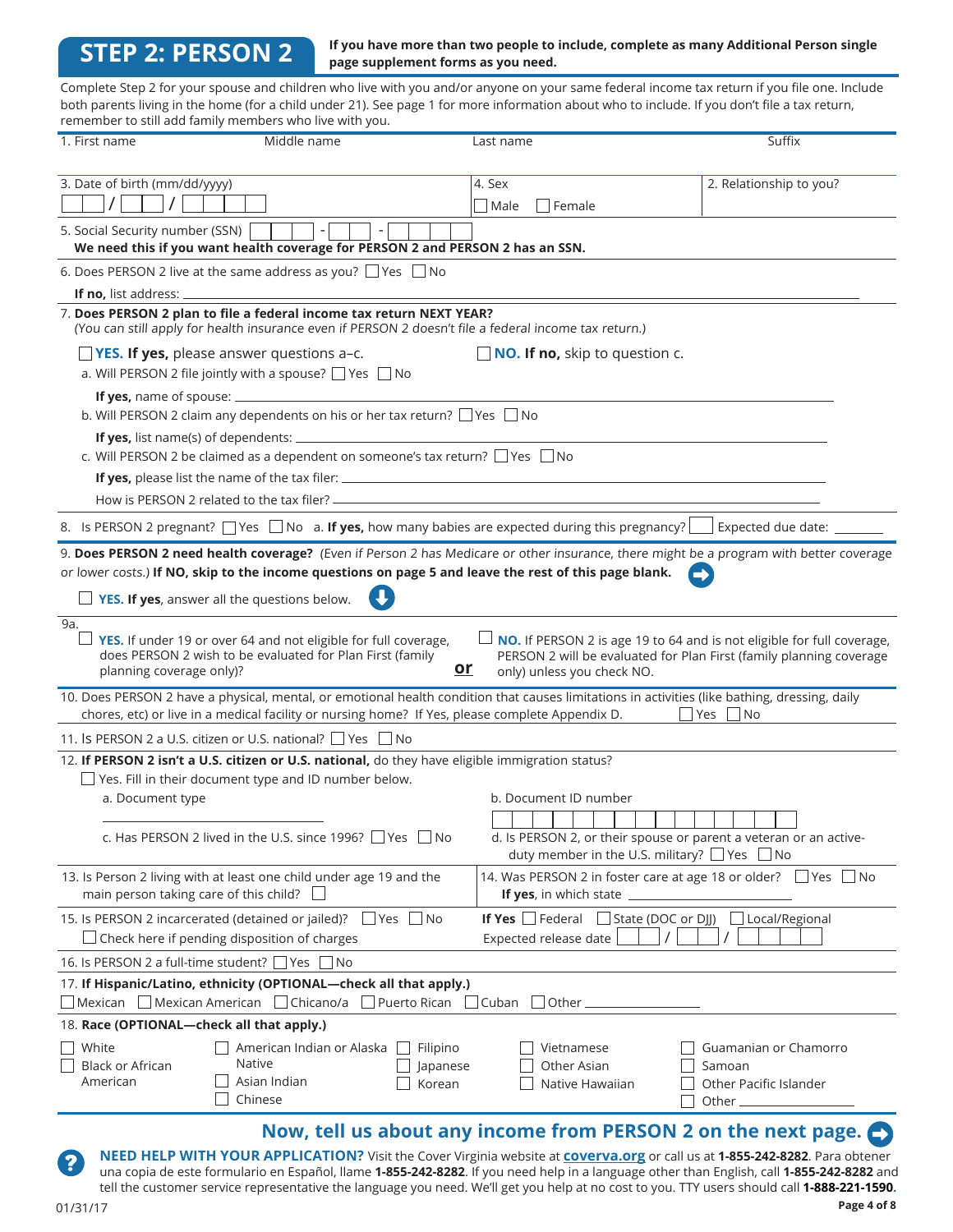### **Current Job & Income Information**

19. Employer name and all the set of the set of the set of the set of the set of the set of the set of the set of the set of the set of the set of the set of the set of the set of the set of the set of the set of the set o

#### **Employed**

**CURRENT JOB 1:**

**Not employed** 

Skip to question 29.

**Self-employed**  Skip to question 28.

If PERSON 2 is currently employed, tell us about their income. Start with question 19..

| b. City                                                                                                                                                                                                                                                       | c. State                        | d. Zip code                 | 20. Employer phone number          |  |  |  |  |  |
|---------------------------------------------------------------------------------------------------------------------------------------------------------------------------------------------------------------------------------------------------------------|---------------------------------|-----------------------------|------------------------------------|--|--|--|--|--|
|                                                                                                                                                                                                                                                               |                                 |                             |                                    |  |  |  |  |  |
| 21. Wages/tips (before taxes) □ Hourly<br>□ Weekly                                                                                                                                                                                                            |                                 | Every 2 weeks               | 22. Average hours worked each WEEK |  |  |  |  |  |
| \$<br>Twice a month<br>$\Box$ Monthly                                                                                                                                                                                                                         | $\Box$ Yearly                   |                             |                                    |  |  |  |  |  |
| <b>CURRENT JOB 2:</b> (If PERSON 2 has more jobs and needs more space, attach another sheet of paper.)                                                                                                                                                        |                                 |                             |                                    |  |  |  |  |  |
| 23. Employer name                                                                                                                                                                                                                                             |                                 | a. Employer Address         |                                    |  |  |  |  |  |
| b. City                                                                                                                                                                                                                                                       | c. State                        | d. Zip code                 | 24. Employer phone number          |  |  |  |  |  |
| 25. Wages/tips (before taxes) □ Hourly<br>$\Box$ Weekly<br>\$<br>Twice a month                                                                                                                                                                                | $\Box$ Monthly<br>$\Box$ Yearly | Every 2 weeks               | 26. Average hours worked each WEEK |  |  |  |  |  |
| 27. In the past year, did PERSON 2: $\Box$ Change jobs $\Box$ Stop working $\Box$ Start working fewer hours<br>None of these                                                                                                                                  |                                 |                             |                                    |  |  |  |  |  |
| 28. If PERSON 2 is self-employed, answer the following questions:<br>a. Type of work                                                                                                                                                                          |                                 |                             |                                    |  |  |  |  |  |
| b. How much net income (profits once business expenses are paid)<br>will PERSON 2 get from this self-employment this month?                                                                                                                                   |                                 | \$                          |                                    |  |  |  |  |  |
| 29. OTHER INCOME THIS MONTH: Check all that apply, and give the amount and how often PERSON 2 gets it. Check here if none $\Box$<br>NOTE: You don't need to tell us about PERSON 2's child support, veteran's payment, or Supplemental Security Income (SSI). |                                 |                             |                                    |  |  |  |  |  |
| How often? $\frac{1}{2}$<br>$\Box$ Unemployment<br>\$                                                                                                                                                                                                         |                                 |                             |                                    |  |  |  |  |  |
|                                                                                                                                                                                                                                                               |                                 | Alimony received            | \$                                 |  |  |  |  |  |
| $\Box$ Pensions<br>How often? __________<br>\$                                                                                                                                                                                                                |                                 | $\Box$ Net farming/fishing  | How often? __________<br>\$        |  |  |  |  |  |
| Social Security<br>How often? ___________<br>\$                                                                                                                                                                                                               |                                 | $\Box$ Net rental/royalty   | How often? ___________<br>\$       |  |  |  |  |  |
| $\Box$ Retirement accounts<br>How often? ____________<br>\$                                                                                                                                                                                                   |                                 | $\Box$ Other income<br>Type | How often? ___________<br>\$       |  |  |  |  |  |
| 30. Does PERSON 2 want help paying for medical bills from the last 3 months? $\Box$ Yes $\Box$ No If yes, provide monthly income for last 3 months.<br>Month 1: $$$<br>Month 2: $$$                                                                           |                                 | Month $3:$ \$               |                                    |  |  |  |  |  |

31. **DEDUCTIONS:** Check all that apply, and give the amount and how often PERSON 2 gets it.

If PERSON 2 pays for certain things that can be deducted on a federal income tax return, telling us about them could make the cost of health coverage a little lower.

**NOTE:** You shouldn't include a cost that you already considered in your answer to net self-employment (question 28b).

| Alimony paid                                                                                                                                                             | How often? $\sqrt{2\pi}$<br>Other deductions                          | $\vert$ How often? $\_\_$<br>S. |  |  |  |  |  |
|--------------------------------------------------------------------------------------------------------------------------------------------------------------------------|-----------------------------------------------------------------------|---------------------------------|--|--|--|--|--|
| $\Box$ Student loan interest $\vert \cdot \vert$                                                                                                                         | How often?<br>Tvpe: __                                                |                                 |  |  |  |  |  |
| 32. YEARLY INCOME: Complete only if PERSON 2's income changes from month to month.<br>If you don't expect changes to PERSON 2's monthly income, skip to the next person. |                                                                       |                                 |  |  |  |  |  |
| PERSON 2's total income this year                                                                                                                                        | PERSON 2's total income next year (if you think it will be different) |                                 |  |  |  |  |  |
| S                                                                                                                                                                        |                                                                       |                                 |  |  |  |  |  |

#### **THANKS! This is all we need to know about PERSON 2.**

#### **If you have more than two people to include, complete the Additional Person single page supplement form.**

**NEED HELP WITH YOUR APPLICATION?** Visit the Cover Virginia website at **coverva.org** or call us at **1-855-242-8282**. Para obtener una copia de este formulario en Español, llame **1-855-242-8282**. If you need help in a language other than English, call **1-855-242-8282** and tell the customer service representative the language you need. We'll get you help at no cost to you. TTY users should call **1-888-221-1590.**

?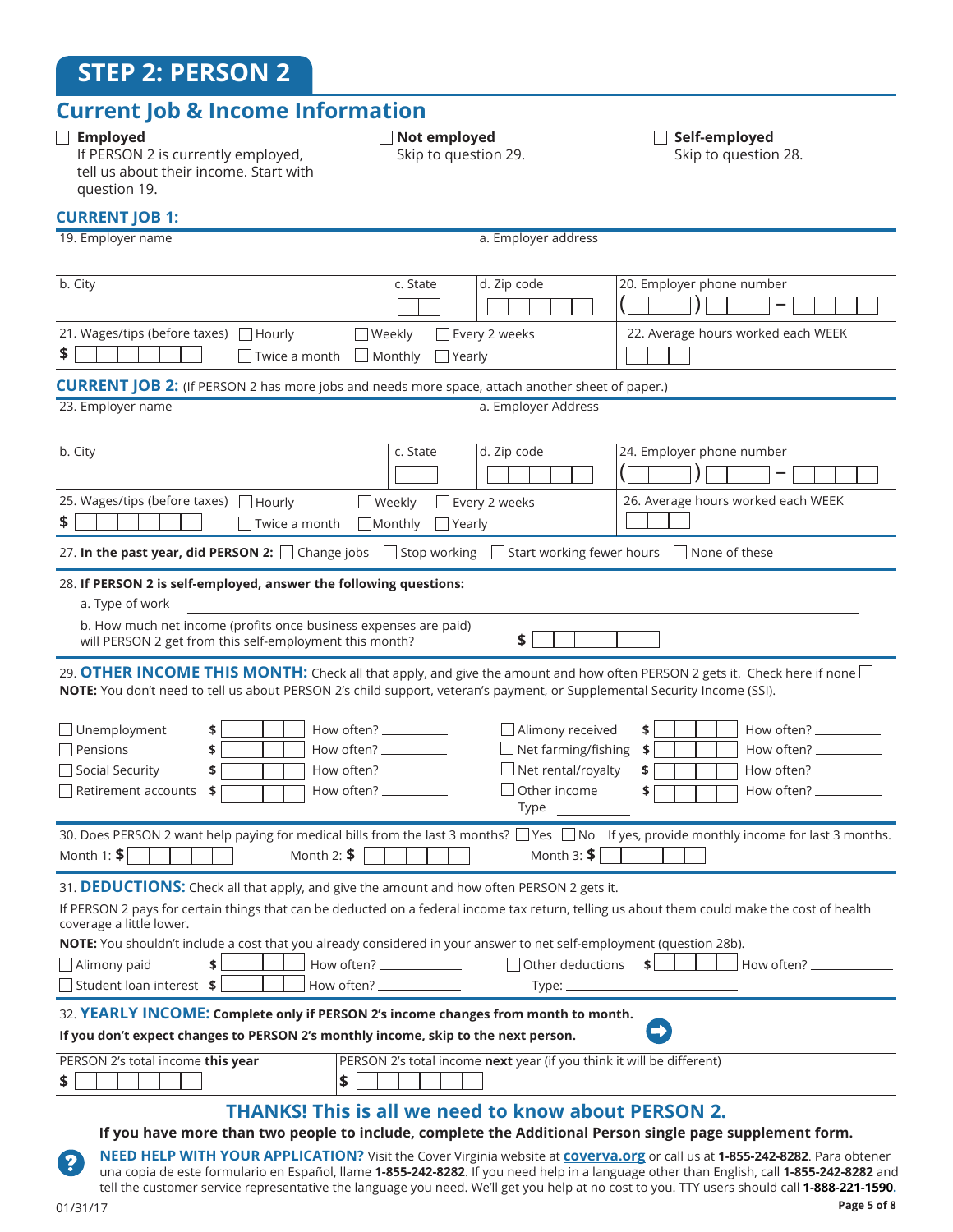# **STEP 3 American Indian or Alaska Native (AI/AN) family member(s)**

### 1. **Are you or is anyone in your family American Indian or Alaska Native?**

 $\Box$  If **No,** skip to Step 4.

**Yes. If yes,** go to Appendix B.

## **STEP 4 Your Family's Health Coverage**

Answer these questions for anyone who needs health coverage.

|                                                                      | Is this COBRA coverage? $\Box$ Yes $\Box$ No<br>Is this a retiree health plan? $\Box$ Yes $\Box$ No |
|----------------------------------------------------------------------|-----------------------------------------------------------------------------------------------------|
| $\Box$ TRICARE (Don't check if you have direct care or Line of Duty) | Other                                                                                               |
|                                                                      |                                                                                                     |
| Veterans Administration health care programs                         | Is this a limited-benefit plan (like a school accident policy)?                                     |
|                                                                      | $\Box$ Yes $\Box$ No                                                                                |
| Federal Health Insurance Marketplace                                 |                                                                                                     |

#### 2. **Is anyone listed on this application offered health coverage from a job?**

Check yes even if the coverage is from someone else's job, such as a parent or spouse.

**YES. If yes,** you'll need to complete and include Appendix A. Is this a state employee benefit plan?  $\Box$  Yes  $\Box$  No

**NO. If no, continue to Step 5.**

#### **PRA Disclosure Statement**

According to the Paperwork Reduction Act of 1995, no persons are required to respond to a collection of information unless it displays a valid OMB control number. The valid OMB control number for this information collection is 0938-1191. The time required to complete this information collection is estimated to average [Insert Time (hours or minutes)] per response, including the time to review instructions, search existing data resources, gather the data needed, and complete and review the information collection. If you have comments concerning the accuracy of the time estimate(s) or suggestions for improving this form, please write to: CMS, 7500 Security Boulevard, Attn: PRA Reports Clearance Officer, Mail Stop C4-26-05, Baltimore, Maryland 21244-1850.

?

**NEED HELP WITH YOUR APPLICATION?** Visit the Cover Virginia website at **coverva.org** or call us at **1-855-242-8282**. Para obtener una copia de este formulario en Español, llame **1-855-242-8282**. If you need help in a language other than English, call **1-855-242-8282** and tell the customer service representative the language you need. We'll get you help at no cost to you. TTY users should call **1-888-221-1590.**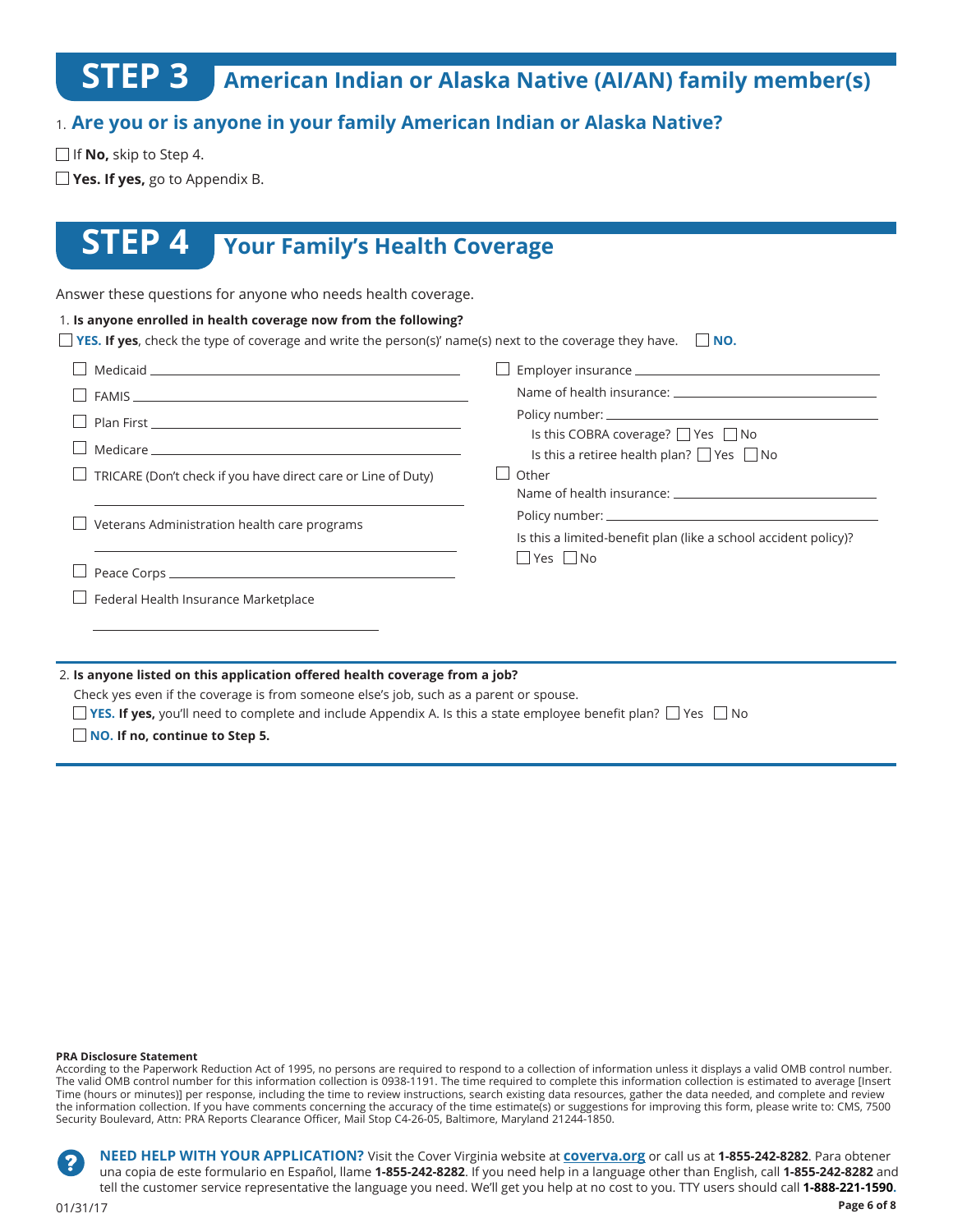# **STEP 5** Read & sign this application.

- I'm signing this application under penalty of perjury which means I've provided true answers to all the questions on this application to the best of my knowledge. I know that I may be subject to penalties under federal law if I provide false and or untrue information.
- I understand that I am authorizing the local Department of Social Service (LDSS) and the Department of Medical Assistance Services (DMAS) to obtain verification/information necessary to determine my eligibility for Medicaid or FAMIS.
- I understand that Medicaid and DMAS contractors may exchange information relating to my coverage with LDSS to assist with application, enrollment, administration and billing services.
- I understand that for individuals enrolled in managed care, a premium is paid each month to the MCO for the person's coverage. If the child or pregnant woman is not eligible for FAMIS, FAMIS Plus, FAMIS MOMS, or Medicaid because I did not report truthful information or failed to report required changes in my family size or income, I may have to repay the monthly premiums paid to the MCO. I may have to repay these premiums even if no medical services were received during those months.
- I know that I must tell the local Department of Social Services within 10 calendar days if anything changes and is different than what I wrote on this application. I can visit **www.commonhelp** to report any changes. I understand that a change in my information could affect the eligibility for member(s) of my household.
- I know that under federal law, discrimination isn't permitted on the basis of race, color, national origin, sex, age, sexual orientation, gender identity, or disability. I can file a complaint of discrimination by visiting **www.hhs.gov/ocr/office/file**.

We need this information to check your eligibility for help paying for health coverage if you choose to apply. We'll check your answers using information in our electronic databases and databases from the Internal Revenue Service (IRS), Social Security, the Department of Homeland Security, and/or a consumer reporting agency. If the information doesn't match, we may ask you to send us proof.

#### **Renewal of coverage in future years**

To make it easier to determine my eligibility for help paying for health coverage in future years, I agree to allow the Medicaid or FAMIS programs or the Marketplace to use income data, including information from tax returns. I understand that I will receive notification of the outcome of my renewal. I understand that I can opt out at any time.

Yes, I consent to the use of electronic income data including information from tax returns to annually renew my eligibility automatically for the next

 $\sqcup$  5 years (the maximum number of years allowed), or for a shorter number of years:

 $\Box$ 4 years  $\Box$ 3 years  $\Box$ 2 years  $\Box$ 1 year  $\Box$  Don't use information from tax returns to renew my coverage.

#### **If anyone on this application is eligible for Medicaid**

- I am giving to the Medicaid agency our rights to pursue and get any money from other health insurance, legal settlements, or other third parties. I am also giving to the Medicaid agency rights to pursue and get medical support from a spouse or parent.
- Does any child on this application have a parent living outside of the home?  $\Box$  Yes  $\Box$  No
- If yes, I know I will be asked to cooperate with the agency that collects medical support from an absent parent. If I think that cooperating to collect medical support will harm me or my children, I can tell Medicaid and I may not have to cooperate.

#### **My right to appeal**

If I think Medicaid, FAMIS or Plan First has made a mistake I can contact them at **www.coverva.org** or call **1-855-242-8282**. Instructions for filing an appeal will be included on my notice and are also available on the coverva.org website.

If I think the Health Insurance Marketplace has made a mistake, I can appeal its decision. To appeal means to tell someone at the Health Insurance Marketplace that I think the action is wrong, and ask for a fair review of the action. I know that I can find out how to appeal by contacting the Marketplace at **1-800-318-2596**. I know that I can be represented in the process by someone other than myself. My eligibility and other important information will be explained to me.

**Sign this application.** The person who filled out Step 1 should sign this application. If you're an authorized representative you may sign here, as long as you have provided the information required in Appendix C.

# **STEP 6 Mail completed application.**

Mail your signed application to:

#### **The local Department of Social Services in the city or county in which you live**

**NEED HELP WITH YOUR APPLICATION?** Visit the Cover Virginia website at **coverva.org** or call us at **1-855-242-8282**. Para obtener una copia de este formulario en Español, llame **1-855-242-8282**. If you need help in a language other than English, call **1-855-242-8282** and tell the customer service representative the language you need. We'll get you help at no cost to you. TTY users should call **1-888-221-1590.**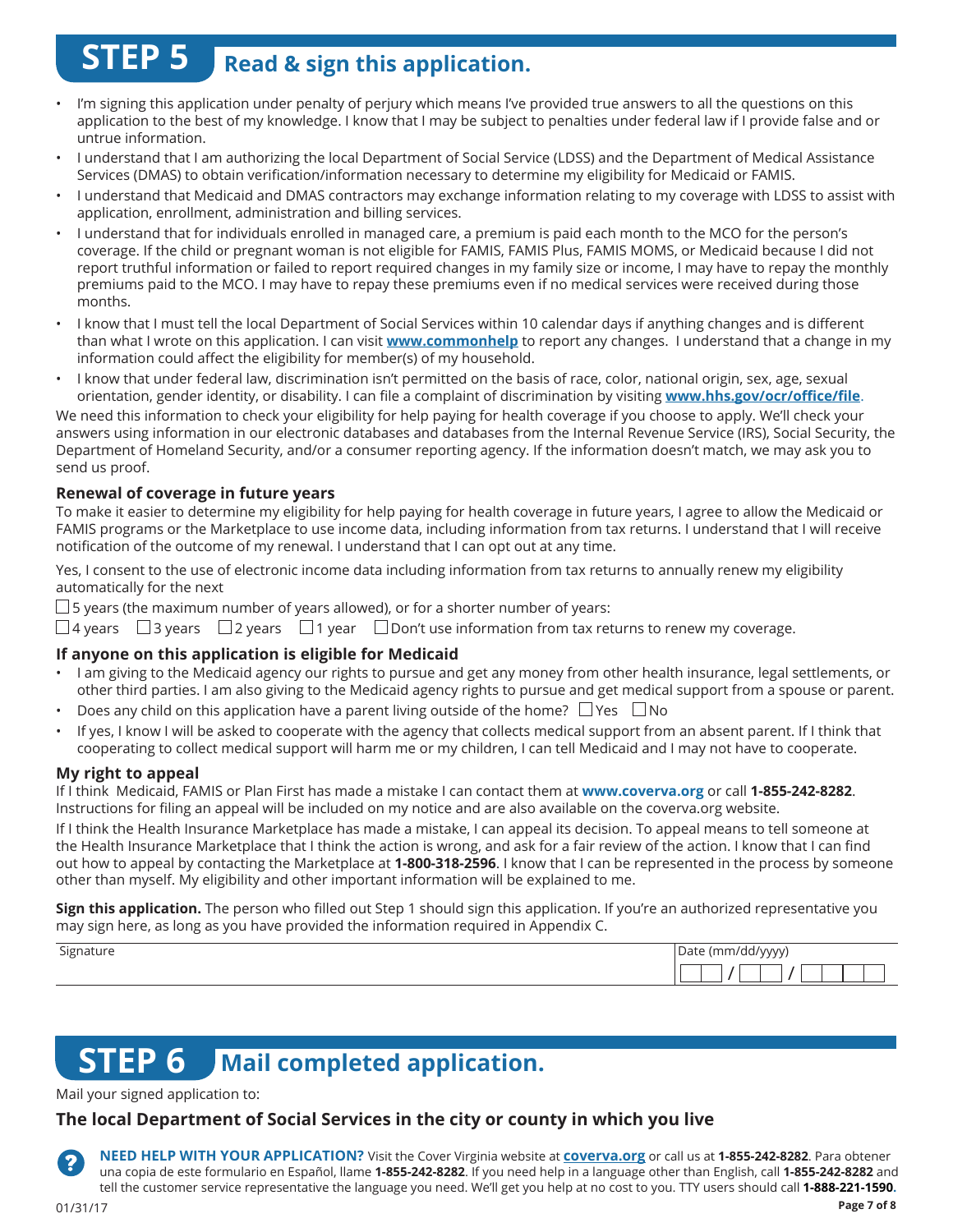**Page 8 of 8 NEED HELP WITH YOUR APPLICATION?** Visit the Cover Virginia website at **coverva.org** or call us at **1-855-242-8282**. Para obtener una copia de este formulario en Español, llame **1-855-242-8282**. If you need help in a language other than English, call **1-855-242-8282** and tell the customer service representative the language you need. We'll get you help at no cost to you. TTY users should call **1-888-221-1590.**

 $\mathbf{S}$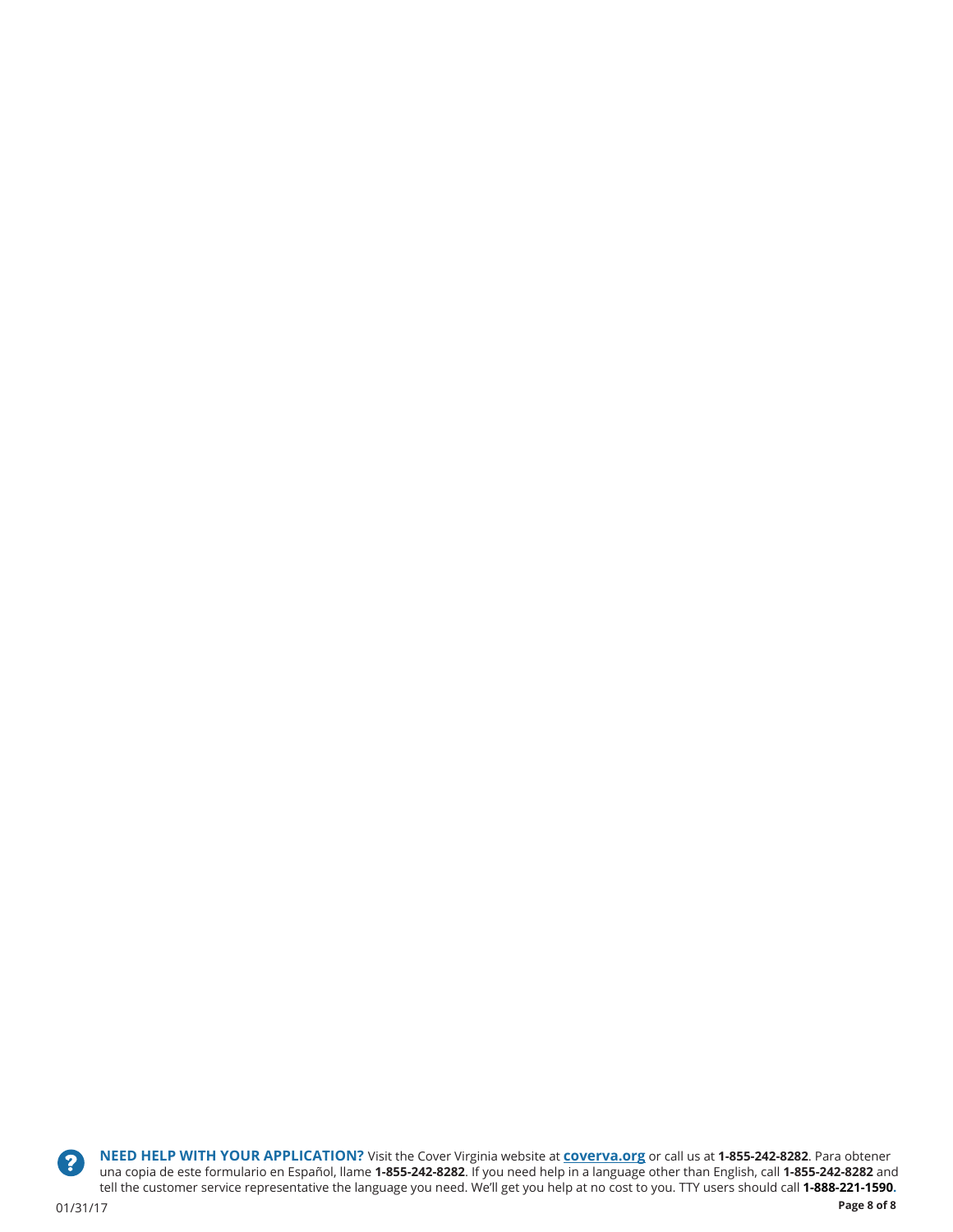

## **Health Coverage from Jobs**

You DON'T need to answer these questions unless someone in the household is eligible for health coverage from a job. Attach a copy of this page for each job that offers coverage.

#### **Tell us about the job that offers coverage.**

Take the Employer Coverage Tool on the next page to the employer who offers coverage to help you answer these questions. You only need to include this page when you send in your application, not the Employer Coverage Tool.

#### **EMPLOYEE Information**

| 1. Employee name (First, Middle, Last) | 2. Employee Social Security number |  |  |  |  |  |  |
|----------------------------------------|------------------------------------|--|--|--|--|--|--|
|                                        |                                    |  |  |  |  |  |  |

#### **EMPLOYER Information**

| 3. Employer name                                                   |          | 4. Employer Identification Number (EIN) |
|--------------------------------------------------------------------|----------|-----------------------------------------|
|                                                                    |          | $\overline{\phantom{a}}$                |
| 5. Employer address                                                |          | 6. Employer phone number                |
|                                                                    |          |                                         |
| 7. City                                                            | 8. State | 9. ZIP code                             |
|                                                                    |          |                                         |
| 10. Who can we contact about employee health coverage at this job? |          |                                         |
| 12. Email address<br>11. Phone number (if different from above)    |          |                                         |
| -                                                                  |          |                                         |
|                                                                    |          |                                         |

| $\Box$ Yes (Continue)                                                                             |  | 13. Are you currently eligible for coverage offered by this employer, or will you become eligible in the next 3 months? |  |  |  |  |  |
|---------------------------------------------------------------------------------------------------|--|-------------------------------------------------------------------------------------------------------------------------|--|--|--|--|--|
| 13a. If you're in a waiting or probationary period, when can you enroll in coverage? (mm/dd/yyyy) |  |                                                                                                                         |  |  |  |  |  |
|                                                                                                   |  |                                                                                                                         |  |  |  |  |  |
| List the names of anyone else who is eligible for coverage from this job.                         |  |                                                                                                                         |  |  |  |  |  |
|                                                                                                   |  | Name: when the contract of the contract of the contract of the contract of the contract of the contract of the          |  |  |  |  |  |
| $\log$ (Stop here and go to Step 5 in the application)                                            |  |                                                                                                                         |  |  |  |  |  |

#### **Tell us about the health plan offered by this employer.**

| 14. Does the employer offer a health plan that meets the minimum value standard*? $\Box$ Yes $\Box$ No                                                                                                                                                                                                                                                                                                                                                                                                                                                                                                                                            |  |  |
|---------------------------------------------------------------------------------------------------------------------------------------------------------------------------------------------------------------------------------------------------------------------------------------------------------------------------------------------------------------------------------------------------------------------------------------------------------------------------------------------------------------------------------------------------------------------------------------------------------------------------------------------------|--|--|
| 15. For the lowest-cost plan that meets the minimum value standard* offered <b>only to the employee</b> (don't include family plans):<br>If the employer has wellness programs, provide the premium that the employee would pay if he/she received the maximum discount for<br>any tobacco cessation programs, and did not receive any other discounts based on wellness programs.<br>a. How much would the employee have to pay in premiums for this plan? $\frac{1}{2}$                                                                                                                                                                         |  |  |
| b. How often? $\square$ Weekly $\square$ Every 2 weeks $\square$ Twice a month $\square$ Once a month $\square$ Quarterly $\square$ Yearly                                                                                                                                                                                                                                                                                                                                                                                                                                                                                                        |  |  |
| 16. What change will the employer make for the new plan year (if known)?<br>Employer won't offer health coverage<br>$\Box$ Employer will start offering health coverage to employees or change the premium for the lowest-cost plan available only to<br>the employee that meets the minimum value standard. * (Premium should reflect the discount for wellness programs. See question 15.)<br>a. How much will the employee have to pay in premiums for that plan? $\frac{1}{2}$<br>b. How often? $\Box$ Weekly $\Box$ Every 2 weeks $\Box$ Twice a month $\Box$ Once a month $\Box$ Quarterly $\Box$ Yearly<br>c. Date of change (mm/dd/yyyy): |  |  |
| $\star$ An ample we concerned bookby plan measter the flucturium way which atomaland if the plants desire of the total allowed beyond he after correred by several by the plants of a per                                                                                                                                                                                                                                                                                                                                                                                                                                                         |  |  |

An employer-sponsored health plan meets the "minimum value standard" if the plan's share of the total allowed benefit costs covered by the plan is no less than 60 percent of such costs (Section 36B(c)(2)(C)(ii) of the Internal Revenue Code of 1986)

**NEED HELP WITH YOUR APPLICATION?** Visit the Cover Virginia website at **coverva.org** or call us at **1-855-242-8282**. Para obtener una 7 copia de este formulario en Español, llame **1-855-242-8282**. If you need help in a language other than English, call **1-855-242-8282** and tell the customer service representative the language you need. We'll get you help at no cost to you. TTY users should call **1-888-221-1590**.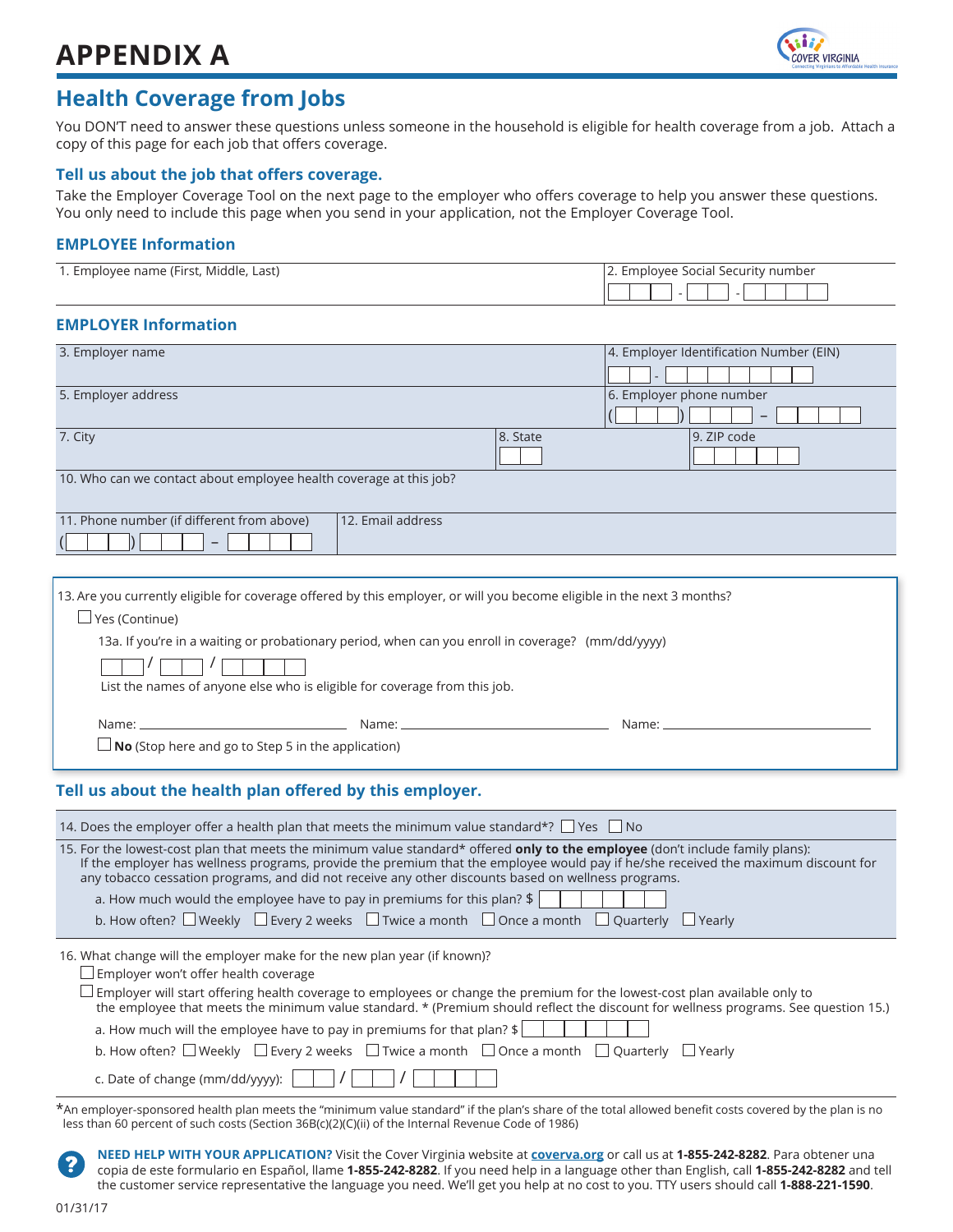# **EMPLOYER COVERAGE TOOL**



- -

Ī

Use this tool to help answer questions in Appendix A about any employer health coverage that you're eligible for (even if it's from another person's job, like a parent or spouse). The information in the numbered boxes below match the boxes on Appendix A. For example, the answer to question 14 on this page should match question 14 on Appendix A.

Write your name and Social Security number in boxes 1 and 2 and ask the employer to fill out the rest of the form. Complete one tool for each employer that offers health coverage that you're eligible for.

## **EMPLOYEE Information**

The employee needs to fill out this section.

1. Employee name (First, Middle, Last) 2. Social Security Number

# **EMPLOYER Information**

Ask the employer for this information.

| 3. Employer name                                                                                                                                                                                                                            | 4. Employer Identification Number (EIN) |  |
|---------------------------------------------------------------------------------------------------------------------------------------------------------------------------------------------------------------------------------------------|-----------------------------------------|--|
| 5. Employer address                                                                                                                                                                                                                         | 6. Employer phone number                |  |
| 7. City                                                                                                                                                                                                                                     | 8. State<br>9. ZIP code                 |  |
| 10. Who can we contact about employee health coverage at this job?                                                                                                                                                                          |                                         |  |
| 12. Email address<br>11. Phone number (if different from above)                                                                                                                                                                             |                                         |  |
| $\mathcal{A} \cap \mathcal{A}$ . The second contract of the contract of the contract of the contract of the contract of the contract of the contract of the contract of the contract of the contract of the contract of the contract of the |                                         |  |

13. Is the employee currently eligible for coverage offered by this employer, or will the employee be eligible in the next 3 months?

**Yes** (Continue)

01/31/17

13a. If the employee is not eligible today, including as a result of a waiting or probationary period, when is the employee eligible for coverage? (mm/dd/yyyy) (Continue)

**No** (STOP and return this form to employee)

#### **Tell us about the health plan offered by this employer.**

Does the employer offer a health plan that covers an employee's spouse or dependent?

| $\Box$ Yes. Which people? $\Box$ Spouse $\Box$ Dependent(s)                                                                                                                                                                                                                                                                                                                                                                             |
|-----------------------------------------------------------------------------------------------------------------------------------------------------------------------------------------------------------------------------------------------------------------------------------------------------------------------------------------------------------------------------------------------------------------------------------------|
| No.                                                                                                                                                                                                                                                                                                                                                                                                                                     |
| (Go to question 14)                                                                                                                                                                                                                                                                                                                                                                                                                     |
| 14. Does the employer offer a health plan that meets the minimum value standard*?                                                                                                                                                                                                                                                                                                                                                       |
| $\Box$ Yes (Go to question 15) $\Box$ No (STOP and return form to employee)                                                                                                                                                                                                                                                                                                                                                             |
| 15. For the lowest-cost plan that meets the minimum value standard* offered only to the employee (don't include family plans): If the<br>employer has wellness programs, provide the premium that the employee would pay if he/ she received the maximum discount for any<br>tobacco cessation programs, and didn't receive any other discounts based on wellness programs.                                                             |
| a. How much would the employee have to pay in premiums for this plan? \$                                                                                                                                                                                                                                                                                                                                                                |
| b. How often? $\Box$ Weekly $\Box$ Every 2 weeks $\Box$ Twice a month $\Box$ Once a month $\Box$ Quarterly $\Box$ Yearly (Go to next question)                                                                                                                                                                                                                                                                                          |
| If the plan year will end soon and you know that the health plans offered will change, go to question 16. If you don't know, STOP and return<br>form to employee.                                                                                                                                                                                                                                                                       |
| 16. What change will the employer make for the new plan year?                                                                                                                                                                                                                                                                                                                                                                           |
| $\Box$ Employer won't offer health coverage                                                                                                                                                                                                                                                                                                                                                                                             |
| $\Box$ Employer will start offering health coverage to employees or change the premium for the lowest-cost plan available only to the<br>employee that meets the minimum value standard.                                                                                                                                                                                                                                                |
| * (Premium should reflect the discount for wellness programs. See question 15.)                                                                                                                                                                                                                                                                                                                                                         |
| a. How much will the employee have to pay in premiums for that plan? $\frac{1}{2}$                                                                                                                                                                                                                                                                                                                                                      |
| b. How often? $\Box$ Weekly $\Box$ Every 2 weeks $\Box$ Twice a month $\Box$ Once a month $\Box$ Quarterly $\Box$ Yearly                                                                                                                                                                                                                                                                                                                |
| c. Date of change (mm/dd/yyyy):                                                                                                                                                                                                                                                                                                                                                                                                         |
| *An employer-sponsored health plan meets the "minimum value standard" if the plan's share of the total allowed benefit costs covered by the plan is no<br>less than 60 percent of such costs (Section 36B(c)(2)(C)(ii) of the Internal Revenue Code of 1986)                                                                                                                                                                            |
| NEED HELP WITH YOUR APPLICATION? Visit the Cover Virginia website at coverva.org or call us at 1-855-242-8282. Para obtener una<br>$\mathbf{?}$<br>copia de este formulario en Español, llame 1-855-242-8282. If you need help in a language other than English, call 1-855-242-8282 and tell<br>the customer service representative the language you need. We'll get you help at no cost to you. TTY users should call 1-888-221-1590. |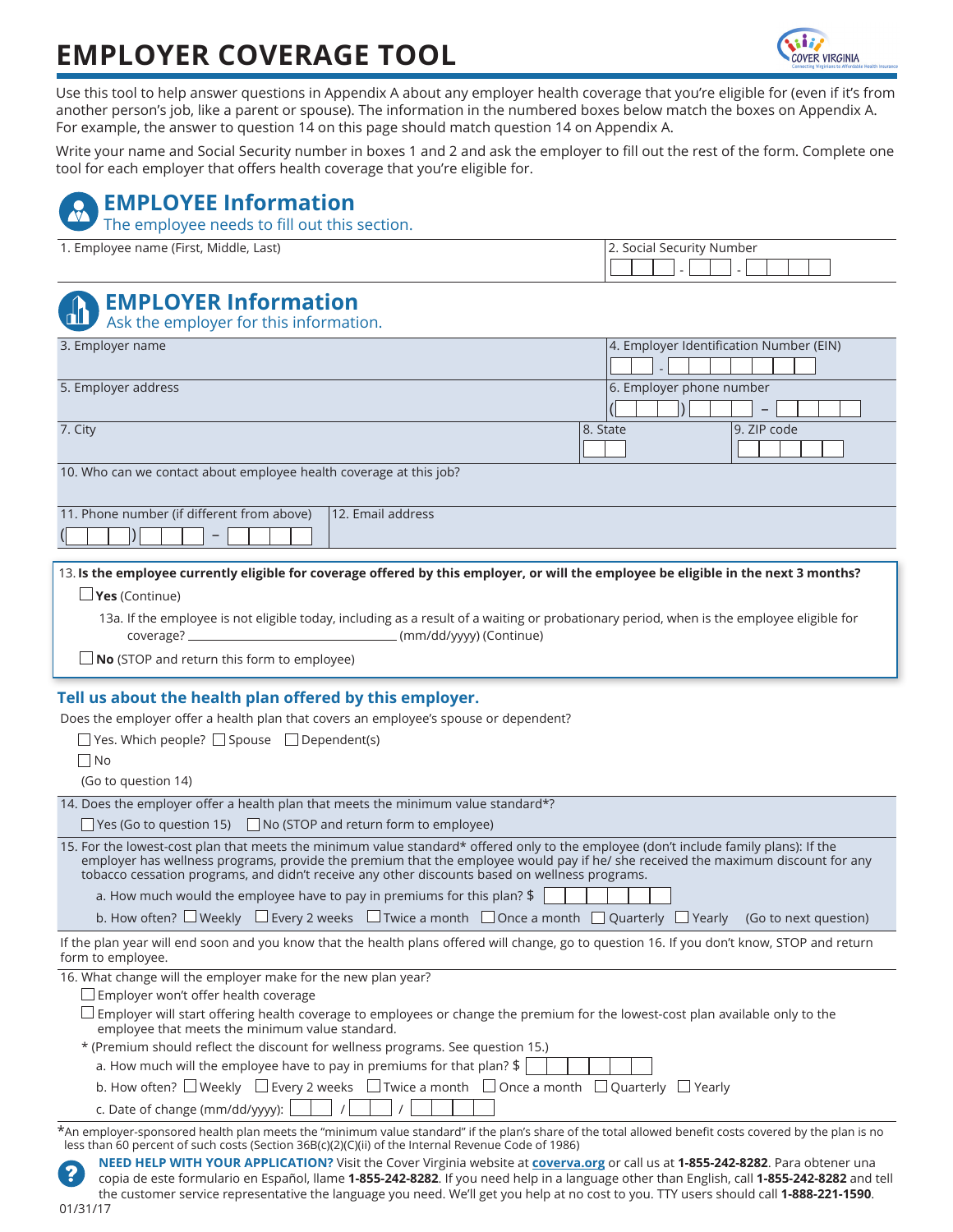

## **American Indian or Alaska Native Family Member (AI/AN)**

Complete this appendix if you or a family member are American Indian or Alaska Native. Submit this with your Application for Health Coverage & Help Paying Costs.

### **Tell us about your American Indian or Alaska Native family member(s).**

American Indians and Alaska Natives can get services from the Indian Health Services, tribal health programs, or urban Indian health programs. They also may not have to pay cost sharing and may get special monthly enrollment periods. Answer the following questions to make sure your family gets the most help possible.

NOTE: If you have more people to include, make a copy of this page and attach.

|                                                                                                                                                                                                                                                                                                                                                                                                                                                                                                                                                                                                                  | <b>AI/AN PERSON 1</b>                                                                                                                                                                                                                                    | <b>AI/AN PERSON 2</b>                                                                                                                                                                                                                                    |
|------------------------------------------------------------------------------------------------------------------------------------------------------------------------------------------------------------------------------------------------------------------------------------------------------------------------------------------------------------------------------------------------------------------------------------------------------------------------------------------------------------------------------------------------------------------------------------------------------------------|----------------------------------------------------------------------------------------------------------------------------------------------------------------------------------------------------------------------------------------------------------|----------------------------------------------------------------------------------------------------------------------------------------------------------------------------------------------------------------------------------------------------------|
| 1. Name<br>(First name, Middle name, Last name)                                                                                                                                                                                                                                                                                                                                                                                                                                                                                                                                                                  | Middle<br>First                                                                                                                                                                                                                                          | Middle<br>First                                                                                                                                                                                                                                          |
|                                                                                                                                                                                                                                                                                                                                                                                                                                                                                                                                                                                                                  | Last                                                                                                                                                                                                                                                     | Last                                                                                                                                                                                                                                                     |
| 2. Member of a federally recognized tribe?                                                                                                                                                                                                                                                                                                                                                                                                                                                                                                                                                                       | $\Box$ Yes<br>If yes, tribe name<br>$\sqcap$ No                                                                                                                                                                                                          | $\Box$ Yes<br>If yes, tribe name<br>$\Box$ No                                                                                                                                                                                                            |
| 3. Has this person ever gotten a service from the<br>Indian Health Service, a tribal health program,<br>or urban Indian health program, or through a<br>referral from one of these programs?                                                                                                                                                                                                                                                                                                                                                                                                                     | $\Box$ Yes<br>$\Box$ No<br>If no, is this person eligible to get<br>services from the Indian Health Service,<br>tribal health programs, or urban Indian<br>health programs, or through a referral<br>from one of these programs?<br>$\Box$ Yes $\Box$ No | $\Box$ Yes<br>$\Box$ No<br>If no, is this person eligible to get<br>services from the Indian Health Service,<br>tribal health programs, or urban Indian<br>health programs, or through a referral<br>from one of these programs?<br>$\Box$ Yes $\Box$ No |
| 4. Certain money received may not be counted<br>for Medicaid, FAMIS or Plan First. List any<br>income (amount and how often) reported on<br>your application that includes money from<br>these sources:<br>Per capita payments from a tribe that<br>come from natural resources, usage rights,<br>leases, or royalties<br>Payments from natural resources, farming,<br>ranching, fishing, leases, or royalties from<br>land designated as Indian trust land by<br>the Department of Interior (including<br>reservations and former reservations)<br>Money from selling things that have<br>cultural significance | \$<br>How often?                                                                                                                                                                                                                                         | \$<br>How often?                                                                                                                                                                                                                                         |

**NEED HELP WITH YOUR APPLICATION?** Visit the Cover Virginia website at **coverva.org** or call us at **1-855-242-8282**. Para obtener una copia de este formulario en Español, llame **1-855-242-8282**.. If you need help in a language other than English, call **1-855-242-8282**. and tell the customer service representative the language you need. We'll get you help at no cost to you. TTY users should call **1-888-221-1590** .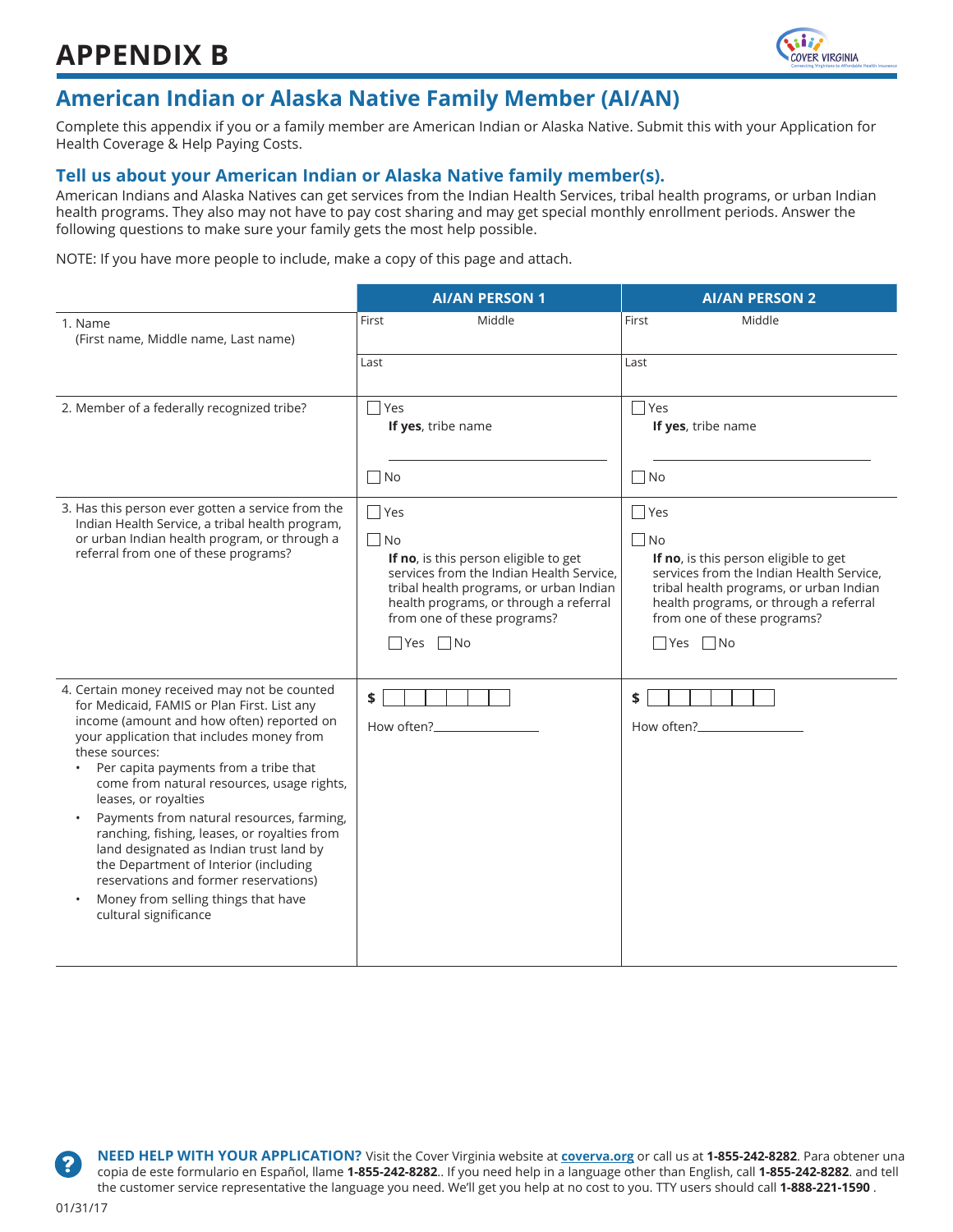

## **Assistance with Completing this Application**

#### **You can choose an authorized representative.**

You can give a trusted person permission to talk about this application with us, see your information, and act for you on matters related to this application, including getting information about your application and signing your application on your behalf. This person is called an "authorized representative." If you ever need to change your authorized representative, contact the local Department of Social Services. If you are applying for someone other than a spouse or family member, an authorized representative form (Appendix C) must be completed. If you're a legally appointed representative for someone on this application, submit proof with the application.

1. Name of authorized representative (First name, Middle name, Last name)

| 2. Address                                                                                                                                                              |          | 3. Apartment or suite number |
|-------------------------------------------------------------------------------------------------------------------------------------------------------------------------|----------|------------------------------|
|                                                                                                                                                                         |          |                              |
| 4. City                                                                                                                                                                 | 5. State | 6. ZIP code                  |
|                                                                                                                                                                         |          |                              |
| 7. Phone number                                                                                                                                                         |          |                              |
|                                                                                                                                                                         |          |                              |
| 8. Organization name                                                                                                                                                    |          | 9. ID number (if applicable) |
|                                                                                                                                                                         |          |                              |
| By signing, you allow this person to sign your application, get official information about this application, and act for you on all<br>future matters with this agency. |          |                              |

| $\check{ }$        |                       |
|--------------------|-----------------------|
| 10. Your signature | 11. Date (mm/dd/yyyy) |
|                    |                       |

#### **OR**

### **Is there anyone else that you would like us to share your information with about your application?**

| 1. I give permission for (name)                                                                                                                                                                                                                                                                                                                                                                                                                              |      |                              | and/or (organization name) |  |  |
|--------------------------------------------------------------------------------------------------------------------------------------------------------------------------------------------------------------------------------------------------------------------------------------------------------------------------------------------------------------------------------------------------------------------------------------------------------------|------|------------------------------|----------------------------|--|--|
| 2. Address                                                                                                                                                                                                                                                                                                                                                                                                                                                   | City | State                        | Zip                        |  |  |
| 3. Phone number                                                                                                                                                                                                                                                                                                                                                                                                                                              |      | 4. ID number (if applicable) |                            |  |  |
| $\mathcal{L} = \mathcal{L} = \mathcal{L} = \mathcal{L} = \mathcal{L} = \mathcal{L} = \mathcal{L} = \mathcal{L} = \mathcal{L} = \mathcal{L} = \mathcal{L} = \mathcal{L} = \mathcal{L} = \mathcal{L} = \mathcal{L} = \mathcal{L} = \mathcal{L} = \mathcal{L} = \mathcal{L} = \mathcal{L} = \mathcal{L} = \mathcal{L} = \mathcal{L} = \mathcal{L} = \mathcal{L} = \mathcal{L} = \mathcal{L} = \mathcal{L} = \mathcal{L} = \mathcal{L} = \mathcal{L} = \mathcal$ |      |                              |                            |  |  |

to receive eligibility and enrollment information relating to my application/case. I also give the Department of Social Services and/or the Department of Medical Assistance Services permission to release information about this application to this person/ organization.

| 5. Your signature | 6. Date (mm/dd/yyyy) |
|-------------------|----------------------|
|                   |                      |
|                   |                      |

#### **For certified application counselors, navigators, agents, and brokers only.**

Complete this section if you're a certified application counselor, navigator, agent, or broker filling out this application for somebody else.

| 1. Application start date (mm/dd/yyyy) |  |  |
|----------------------------------------|--|--|
|                                        |  |  |

2. First name, Middle name, Last name, & Suffix

3. Organization name

| 4. ID<br>number (if applicable) * | . Agents/Brokers only: NPN Number |
|-----------------------------------|-----------------------------------|
|                                   |                                   |



**NEED HELP WITH YOUR APPLICATION?** Visit the Cover Virginia website at **coverva.org** or call us at **1-855-242-8282**. Para obtener una copia de este formulario en Español, llame **1-855-242 8282**. If you need help in a language other than English, call **1-855-242-8282** and tell the customer service representative the language you need. We'll get you help at no cost to you. TTY users should call **1-888-221-1590**.